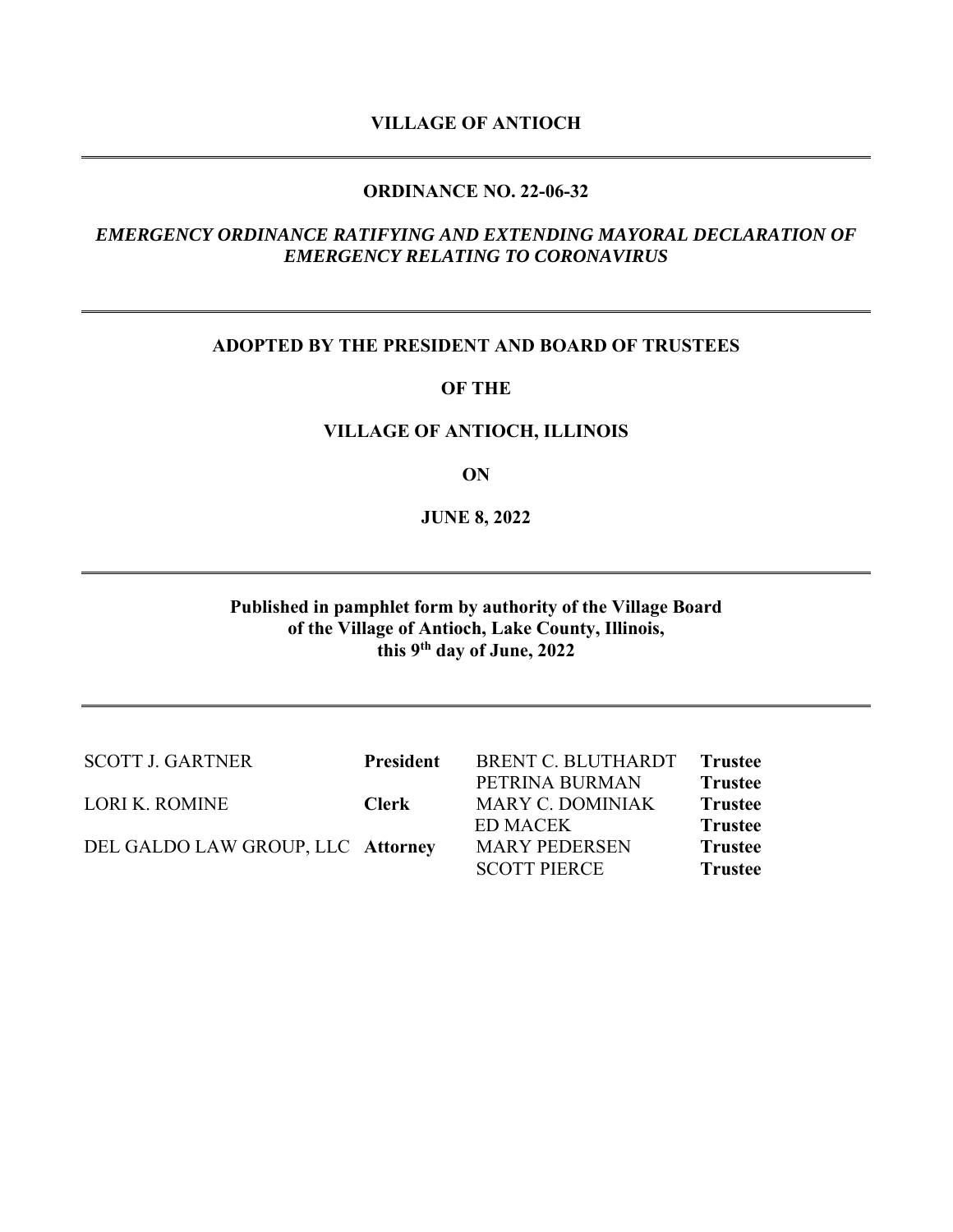#### **ORDINANCE 22-06-32**

### **ORDINANCE RATIFYING AND EXTENDING MAYORAL DECLARATION OF EMERGENCY RELATING TO CORONAVIRUS**

WHEREAS, on March 13, 2020, the President of the United States of America declared that a national emergency arising from the widespread threat of serious illness and death due to the Coronavirus and COVID-19 was in effect immediately; and

WHEREAS, on March 9, 2020, the Governor of the State of Illinois declared that a statewide emergency was in effect relating to the same issues; and

WHEREAS, on March 13, 2020, the Chairman of the Lake County Board similarly declared that a county-wide emergency was in effect, again relating to the same issues; and

WHEREAS, further Executive Orders, disaster declarations and related directives with the force of law have been issued by the President, Governor and health officials with the net effect of extending the statewide emergency with a multi-phase recovery program that allows an orderly reopening of business and civic ventures without unnecessarily endangering the populace through a recurrence of viral infections, all of which will take an indefinite period of time to come; and

WHEREAS, the Village of Antioch and its populace is neither more, nor less susceptible to the infection of Coronavirus and the COVID-19 disease it causes than the national, state or county populations; and

WHEREAS, the Village of Antioch continues to need access to the full emergency powers established by law, including emergency funding for first responders and containment measures and other powers and funding allowed by applicable law; and

WHEREAS, the Mayor of the Village of Antioch initially exercised the emergency powers granted to him by 65 ILCS 5/11-1-6 by declaring a Village-wide emergency existed on March 17, 2020, and he has since issued additional similar declarations of Village-wide emergency, which correspond to the ongoing nature of the coronavirus pandemic; and

WHEREAS, on March 25, 2020, the Village Board adopted Ordinance 20-03-12 ratifying the said exercise of emergency powers, and again on April 13, 2020, May 11, 2020, June 8, 2020, July 13, 2020, August 10, 2020, September 14, 2020, October 12, 2020, November 9, 2020, December 14, 2020, January 27, 2021, February 8, 2021, March 8, 2021, April 12, 2021, May 10, 2021, June 14, 2021, July 14, 2021, August 25, 2021, September 8, 2021, October 13, 2021, November 10, 2021, December 8, 2021, January 12, 2022, February 9, 2022, March 9, 2022, April 13, 2022 and May 11, 2022 the Village Board adopted Ordinances (20-04-15, 20-05-16, 20-06-18, 20-07-22, 20-08-24, 20-09-26, 20-10-30, 20-11-36, 20-12-42, 21-01-01, 21-02-03, 21-03-04, 21-04-09, 21-05-12, 21-06-13, 21-07-17, 21-08-29, 21-09-32, 21-10-36, 21-11-42, 21-12-44, 22-01-03, 22-02-11, 22-03-19, 22-04-23 and 22-05-27 respectively) again ratifying the exercise of emergency powers; and

WHEREAS, the Governor's phased recovery plan includes provisions which will allow businesses to reopen within specific limits, and the Mayor has issued a renewed and supplemental emergency order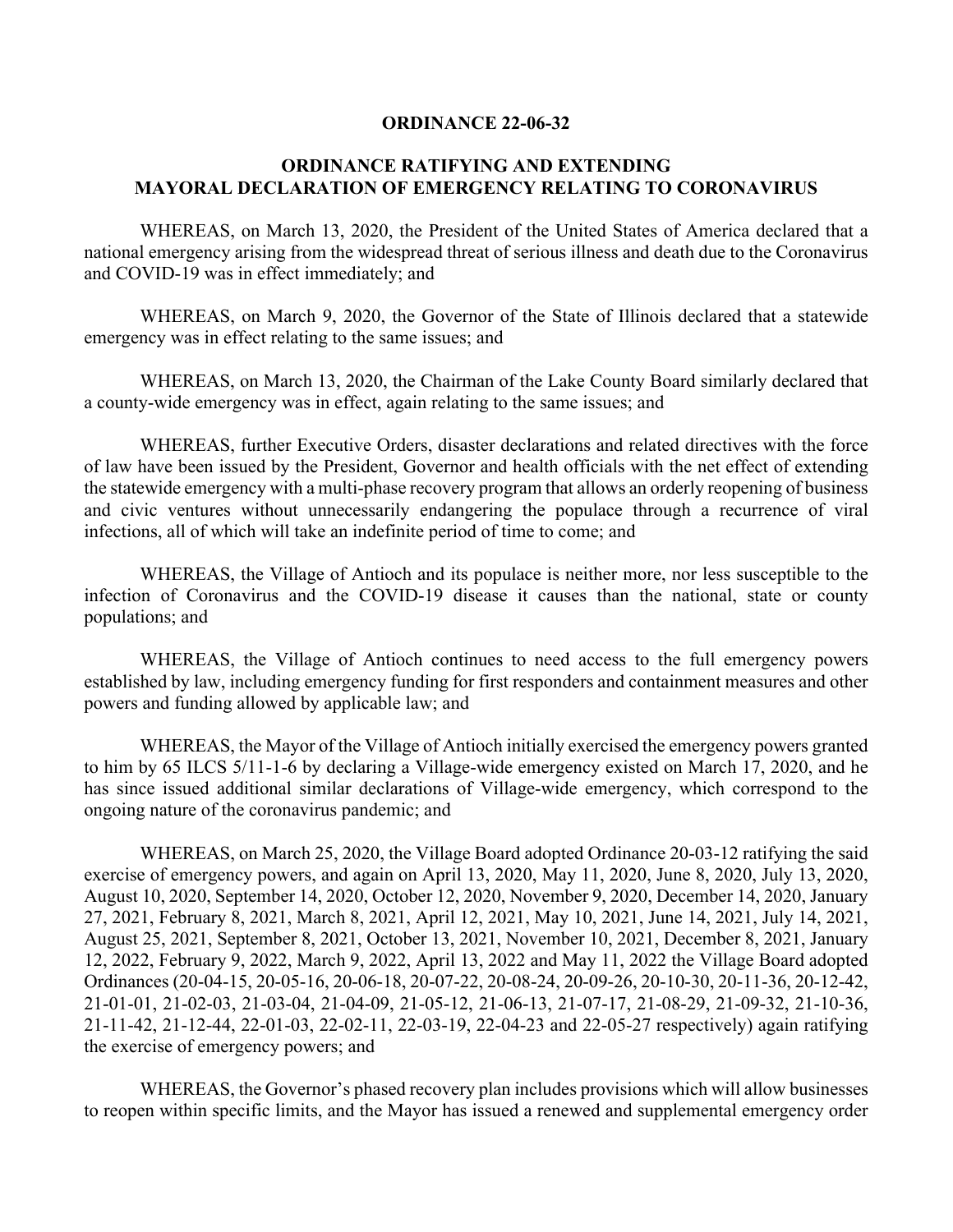on June 8, 2022 which authorized the Village's businesses, venues, and organizations to operate within the parameters described in the recovery plan; and

WHEREAS, the Village Board of the Village of Antioch finds that it is appropriate, necessary and in the best interest of the populace of the Village that it again ratify the Mayor's declaration of emergency, ratify all acts taken pursuant to the prior emergency order to date and to extend the same for so long as the Governor's Executive Orders declaring a statewide emergency remains in effect, to the maximum period of time allowed by law;

NOW THEREFORE, BE IT ORDAINED that the state of emergency declared by the Mayor on March 17, 2020, originally ratified in Ordinance 20-03-12, and ratified subsequently in Ordinances 20- 04-15, 20-05-16, 20-06-18, 20-07-22, 20-08-24, 20-09-26, 20-10-30, 20-11-36, 20-12-42, 21-01-01, 21- 02-03, 21-03-04, 21-04-09, 21-05-12, 21-06-13, 21-07-17, 21-08-29, 21-09-32, 21-10-36, 21-11-42, 21- 12-44, 22-01-03, 22-02-11, 22-03-19, 22-04-23 and 22-05-27 is hereby ratified again; the acts and actions taken by the Mayor and the Administrator working under his direction in furtherance of that declaration since March 17, 2020 are ratified.

BE IT FURTHER ORDAINED that the Mayoral Twenty Eighth Supplemental and Renewed Declaration of Continuing Emergency Relating to Coronavirus issued on June 8, 2022 and the exercise of emergency powers described therein is hereby ratified.

BE IT FURTHER ORDAINED that the Mayor is granted full emergency authority provided by law, including, but not limited to, the power to enter into contracts relating to public health services and purchases described in 65 ILCS 5/8-10-5 and the extension of working hours required of first responders described in 65 ILCS 5/10-3-6 during the term of this Ordinance.

BE IT FURTHER ORDAINED that this state of emergency is in effect until such time as the Governor shall declare the end of the statewide emergency, or until the first regular meeting of the Village Board in February, currently scheduled for July 13, 2022, whichever comes first.

BE IT FURTHER ORDAINED that all persons should cooperate fully with all local, county, state and federal officials with jurisdiction over emergency management and public health in assisting the containment and mitigation of the effects of this virus and the disease it causes.

This Ordinance shall take effect immediately upon passage and approval, pursuant to law.

Dated this 8<sup>th</sup> day of June, 2022.

SCOTT J. GARTNER Mayor, Village of Antioch, Illinois

LORI K. ROMINE Clerk, Village of Antioch, Illinois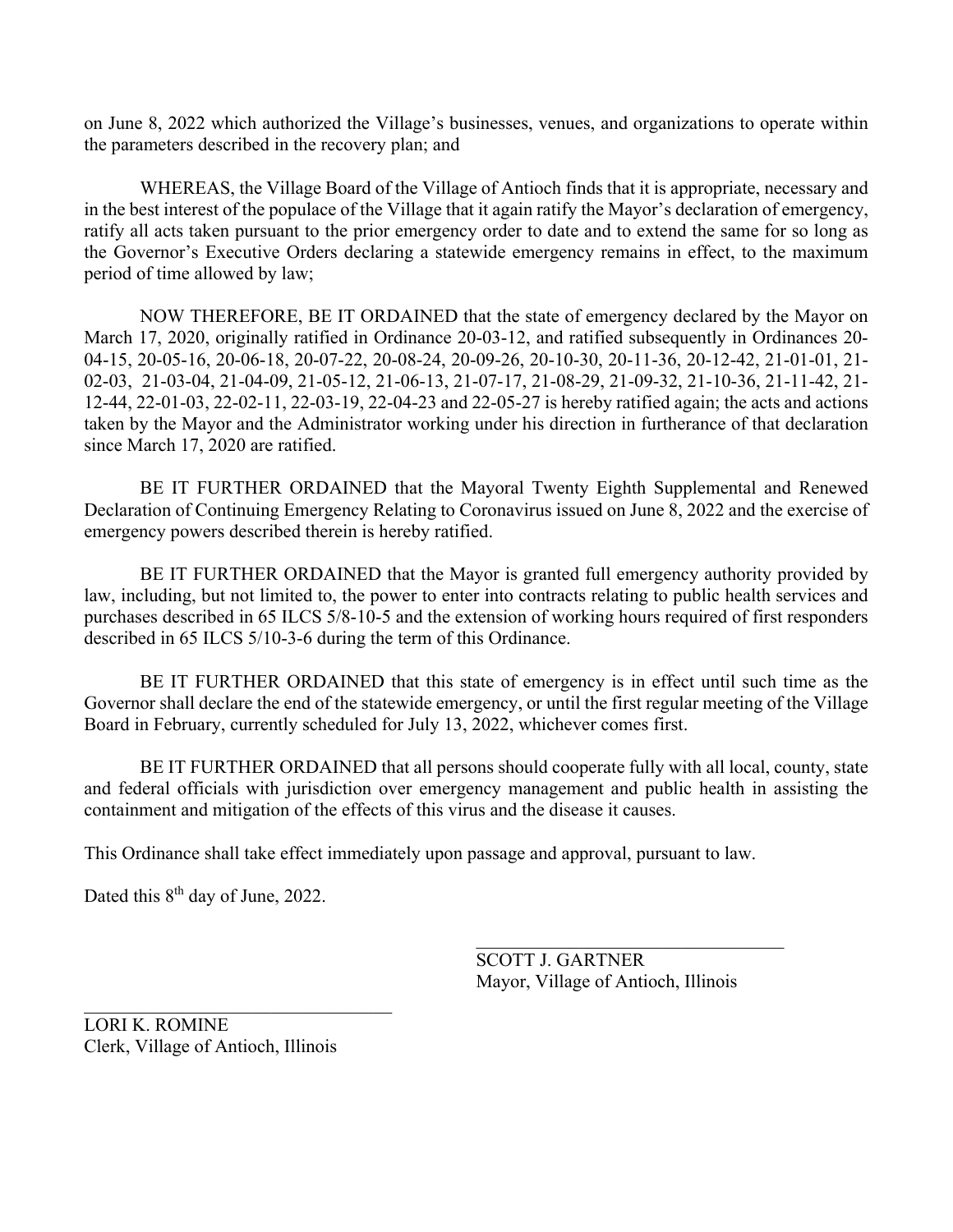### STATE OF ILLINOIS) ) SS COUNTY OF LAKE )

### **CERTIFICATE**

 I, Lori K. Romine, certify that I am the duly appointed Municipal Clerk of the Village of Antioch, Lake County, Illinois.

 I certify that on June 8, 2022, the Corporate Authorities of such municipality passed and approved Ordinance No. 22-06-32 extending the mayoral declaration of emergency relating to Coronavirus which provided by its terms that it should be published in pamphlet form.

 The pamphlet form of Ordinance No. 22-06-32, including the Ordinance and cover sheet thereof, was prepared and a copy of such Ordinance was posted in the municipal building, commencing on June 9, 2022 and continuing for at least ten days thereafter. Copies of such Ordinance were also available for public inspection upon request in the office of the Municipal Clerk and online.

DATED at Antioch, Illinois, this 9<sup>th</sup> day of June, 2022.

Lori K. Romine, Village Clerk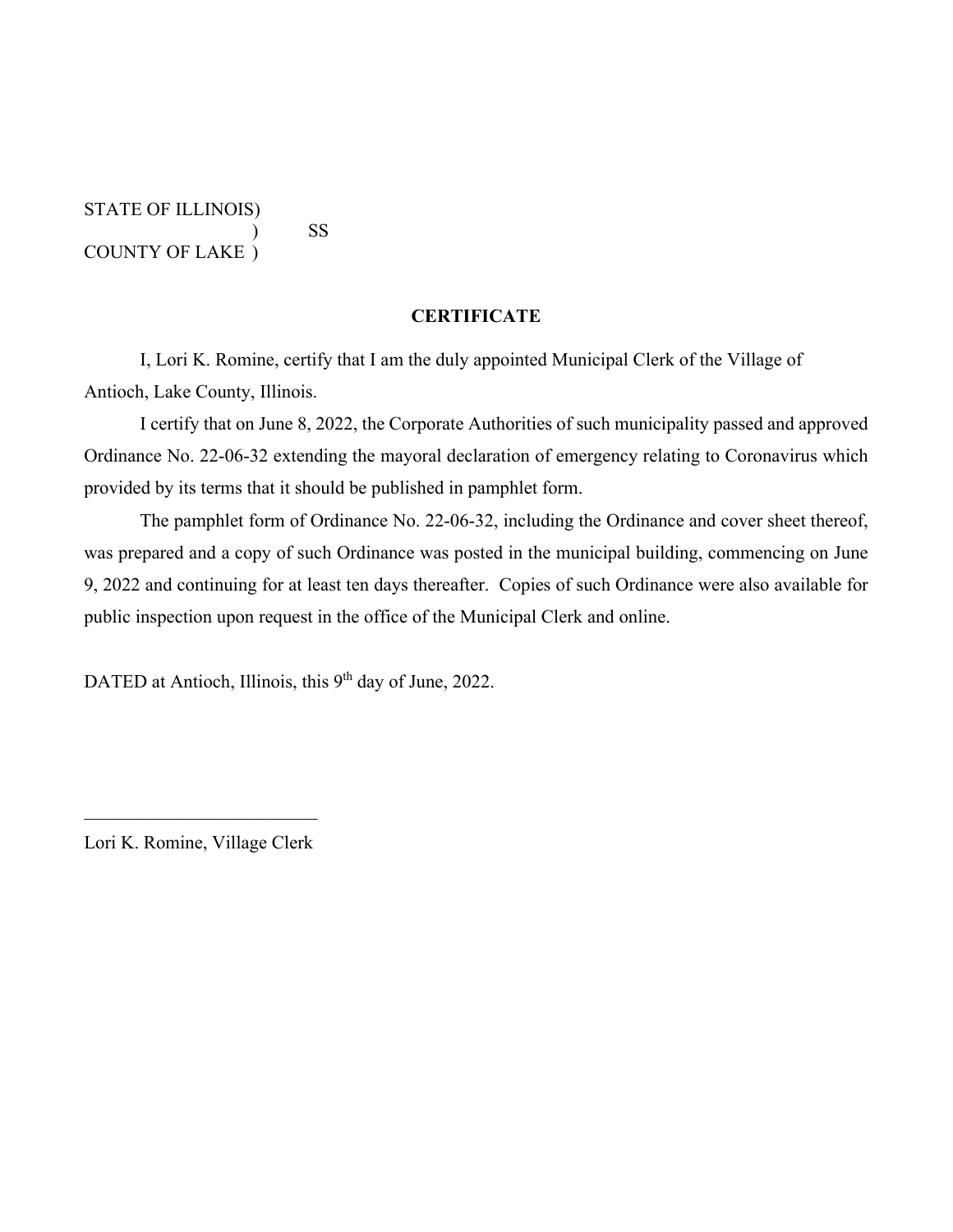### **MAYORAL TWENTY EIGHTH SUPPLEMENTAL AND RENEWED DECLARATION OF CONTINUING EMERGENCY RELATING TO CORONAVIRUS**

WHEREAS, on March 13, 2020, the President of the United States of America declared that a national emergency arising from the widespread threat of serious illness and death due to the Coronavirus and COVID-19 was in effect immediately; and

WHEREAS, on March 9, 2020, the Governor of the State of Illinois declared that a statewide emergency was in effect relating to the same issues; and

WHEREAS, on March 13, 2020, the Chairman of the Lake County Board similarly declared that a county-wide emergency was in effect, again relating to the same issues; and

WHEREAS, in a continuation of prior Executive Orders and Disaster Proclamations, the Governor issued a Proclamation formally declaring that the pandemic emergency was an ongoing disaster, and would continue for at least another thirty (30) days; and

WHEREAS, the Governor has also issued a phased reopening plan for the State which allows businesses to reopen in limited phases over the next several months, while still acknowledging that the virus continues to be infectious and potentially deadly; and

WHEREAS, the Village of Antioch and its populace is neither more, nor less susceptible to the infection of Coronavirus and the COVID-19 disease it causes than the national, state or county populations; and

WHEREAS, the Village of Antioch continues to require access to the full emergency powers established by law, including emergency funding for first responders and containment measures and all other powers and funding allowed by applicable law; and

NOW THEREFORE, I, Scott J. Gartner, Mayor of the Village of Antioch Illinois, do hereby proclaim and declare that a state of Village-wide emergency has been in existence since the original declaration of emergency on March 17, 2020, and that the same will continue into the indefinite future.

I FURTHER DECLARE that I will introduce an ordinance to the Village Board for approval at the regular meeting currently scheduled to be held on June 8, 2022 at 6:30 p.m., seeking ratification of this declaration and extension thereof as provided for in 65 ILCS 5/8-10-5 and all other applicable statutes and laws.

I FURTHER DECLARE that this state of emergency is in effect until such ratification, and that the same should be extended by the Village Board until such time as the abatement of the threat of serious illness and death has been announced by the Governor, and I seek the agreement of the Village Board in such a declaration, to the maximum extent permitted by applicable law.

I FURTHER DECLARE that all persons should cooperate fully with all local, county, state and federal officials with jurisdiction over emergency management and public health in assisting the containment and mitigation of the effects of this virus and the disease it causes.